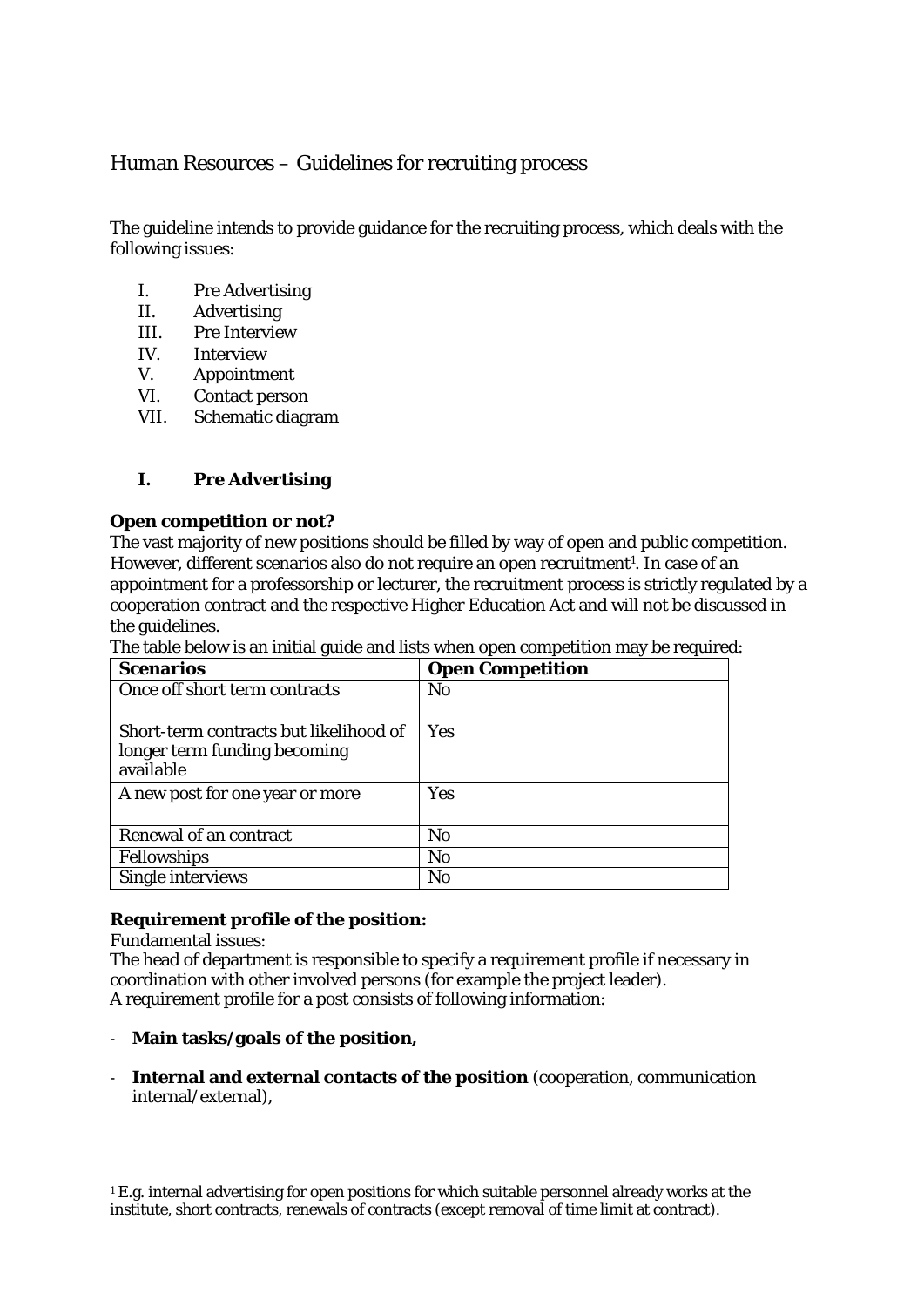- **Required knowledge and skills,** e.g. relevant training, further education, professional knowledge, special know-how, language skills, etc.,
- **Required competencies,** e.g. resilience, conflict ability, analytical thinking, confident demeanour, etc.,
- **Desirable experiences** e.g. leadership experience, project experience, project management experience, intercultural experience, etc.

The requirement profile is the fundament of the job description. In case the position already exists, the head of the advertising department should check if the requirement profile might have changed and if the advertising text might be adapted to meet the recent requirements. The human resources department supports the head of department or project manager if required.

### **II. Advertising**

### **Standards for a convincing post**

For job postings, the HR department provides a template. The head of department completes this after consultation with the Research programme management/ project management.

The in the requirement profile mentioned **additional** characteristics and experiences as well as the reference to the internal and external contacts of the position can be mentioned in the post, but are not absolutely necessary.

#### **Mandatory information:**

For all posts, we insert text modules to note (i) that we welcome applications by persons with severe disabilities, (ii) that we tackle the low women's share at our institute and (iii) that our open positions are part time capable.

*Severe disability:* "…. " (§82 (2) & (3), SGB)

*Low share of women among workforce:* In case of a low share of women, we include a text module with an explicit invitation for women to apply for the open position. The post will encompass the following sentence: "..." (§6 BGleiG, §7 GlG MV).

*Full-time / part-time:* In case an open full-time position is capable for part-time, a notice should be included in the advertising text. Example: "The position could be filled in parttime."

In the rare case that a position is not capable for part-time, that can only be recorded with an exhaustive justification (§11 TV-L, §1 and 6-8 TzBfG). These reasons must be called to the personnel department in advance and has to be coordinated with the works council and the gender equality officer (§6 BGleiG, §7 GlG MV).

### **Advert form:**

The post will be advertised on the INP external website and on the internal black board. In addition to the INP website, the advert could also be placed in other media at the request of the head of department. The head of department or the project manager has to check with the HR department which media are available and how the additional advertising costs will be covered. The appointment period will be at least one week to a maximum of four weeks, in exceptional cases even longer.

The head of department sets a timeline for the recruiting process with the HR department.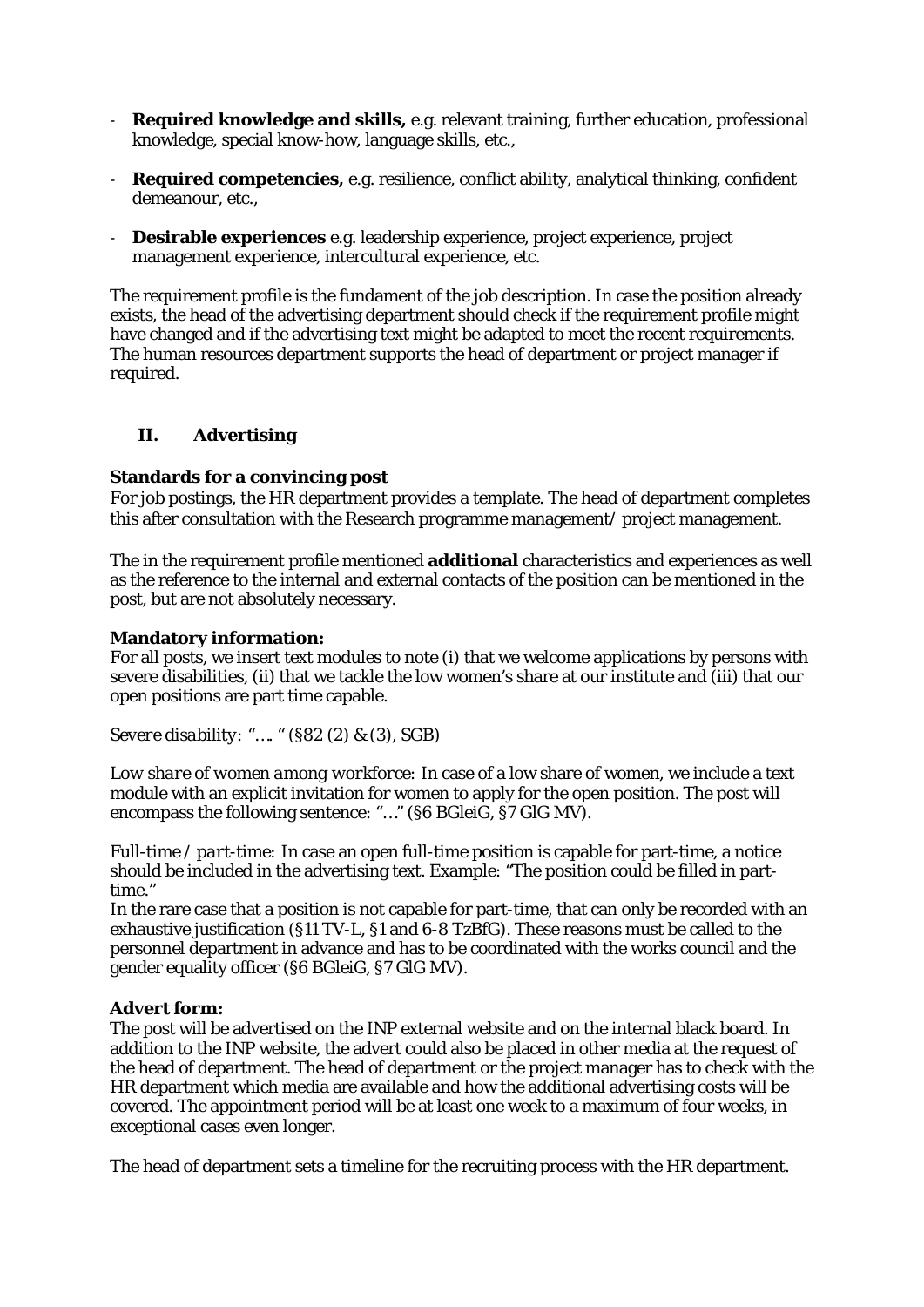# **III. Pre Interview**

## **Application submission**

For submitting an application, the candidate is asked to fill a form generated by our erecruiting software. To keep the administrative burden for the candidate on a minimum level they could instead upload their application or send an e-mail with their application material, in exceptional cases even send an application on paper. The candidate will receive an e-mail confirming the successful submission.

## **Selection of candidates for a job interview**

The head of department or project manager screens all the applications received to produce a shortlist of suitable candidates serving as basis for invitations to interviews. Other appropriate members of the department or research programme may also be asked to participate in the screening/shortlisting process<sup>2</sup>. It is recommended that at least one other appropriate person be involved (dual control principle). Details of the reasons for shortlisting candidates should be recorded on the shortlisting form provided by the HR office. The head of department or project manager will then present to the HR department (board of directors) a selection of shortlisted candidates. Based on this list the HR department will invite the respective candidates.

### **Further involved persons**

During the recruitment process (screening the applications, selecting suitable candidates for interview, interviews etc.), the responsible head of department or project manager can involve further persons e.g. future colleagues, who based on their experience could make statement on the vocational aptitude. In addition, one representative of the works council and the gender equality officer are involved in the process considering their participatory rights.

### **Invitation for interview**

Selected candidates will receive an invitation by HR department via E-mail and/or telephone.

### **Information to candidates not invited for an interview**

Candidates, which do not meet the selection criteria and are not shortlisted for interview will be rejected by e-mail from HR. See also "Notification of candidates".

# **IV. Interview**

The decision if a candidate fits in the position is made usually based on a job interview. In order to get a full picture of the candidate and their suitability, a professional preparation, implementation and subsequent documentation of the interview is necessary. In addition to the guide for job interviews, the head of department or project manager must also use the form "recruitment matrix" as basis for documentation. See also "Selection of the candidate".

### **Preparation of the interview**

The following documents are relevant for the interview and will be provided by the HR department to all involved persons:

- A copy of the advertisement for the post,
- Requirement profile,
- A copy of the application material submitted by the candidates to be interviewed,
- A recruitment matrix pre-filled with the selection criteria for appointable candidates.

 2 Under consideration of rules for data protection aspects.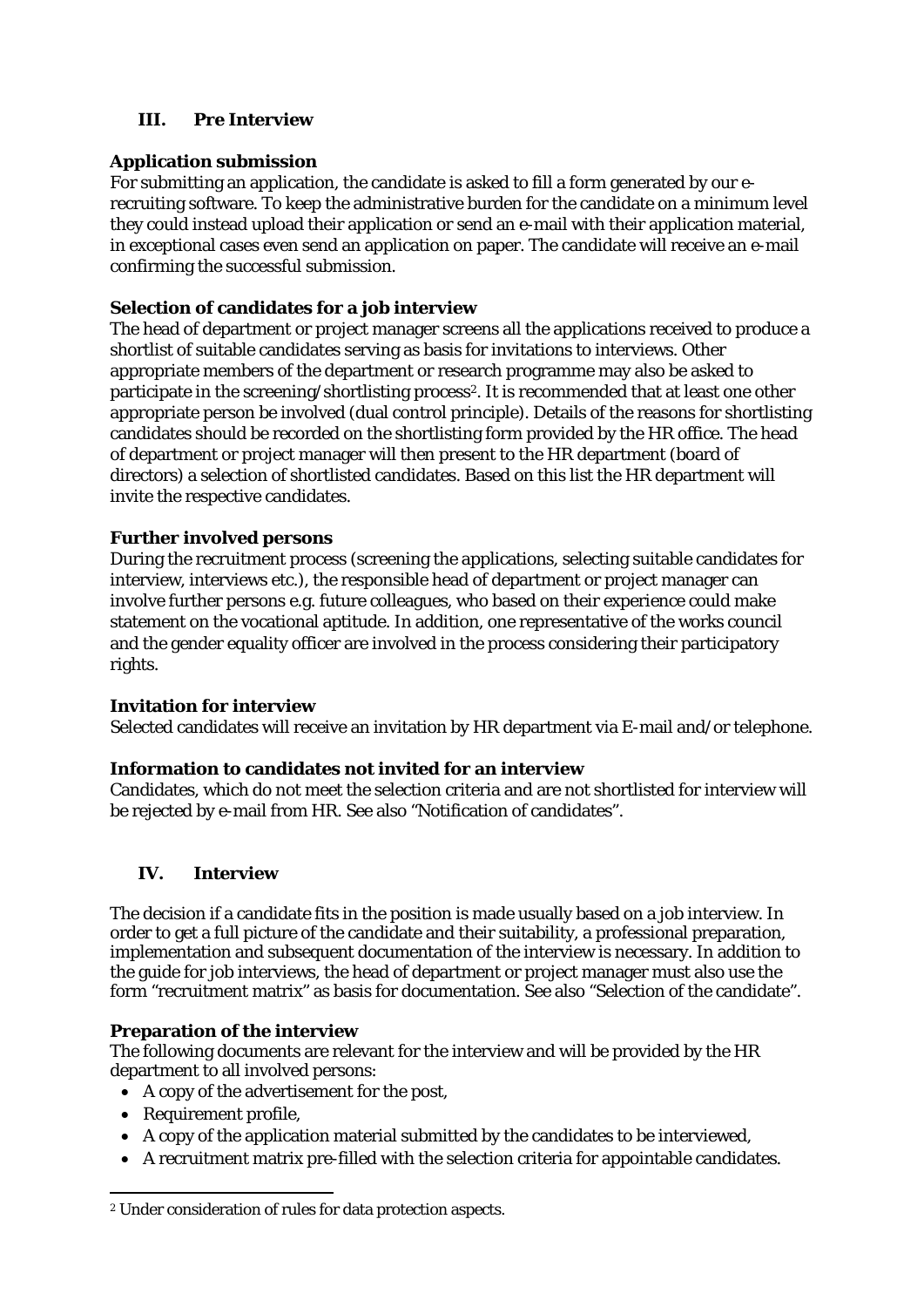### **Procedures for the interview process**

Interviews will be conducted in an appropriate venue without interruption. Questions must be in keeping with the provisions of Equal Opportunity and Anti-Discrimination legislation, e.g. questions regarding the wish for children are not permitted. When seeking information from candidate, questions should be directly related to the selection criteria and the post to be filled.

The head of department or project manager is responsible for coordination of the interview. All persons invited to the interview are allowed to place questions. Details and guidelines on conducting an interview are contained in "Guidelines for Conducting Interviews".

### **Selection of the candidate**

The selection of the candidates must be based on all information available to the extent of being legally permissible. In the recruitment matrix the answers of all candidates are documented in regard to the requirement profile. The answers are given points in a threepoints-system. By doing so, the head of department or project manager can identify the most suitable candidate as the one with highest score. In event of a tie, a follow-up interview could be scheduled with the respective candidates.

### **Documenting the selection**

The head of department or project manager is responsible for the complete documentation within the recruitment matrix.

### **Notification of candidates**

The Human Resources Department informs the board of directors about the recommendation for a certain candidate including the complete recruitment matrix. On this basis, the board of directors decides if a candidate is sufficient for the advertised job or not. Then the HR department will finally inform the successful candidate. The HR department will also inform the remaining candidates with a written refusal.

### **Delay in timeline**

In case the process of selection requires more time than expected in the timeline discussed with HR before the advert, the relevant HR manager will inform all candidates. This is also true for other steps in the recruitment process.

# **V. Appointment**

# **Offer of employment**

HR will make the offer of employment upon consultation with the head of department and/or project manager. The offer will be in line with the terms and conditions outlined in the advert. The appropriate salary will be determined by the level of skills and experience of the individual and will adhere to the TV-L salary guidelines, please see details of it at the following link (in German): http://oeffentlicher-dienst.info/tv-l/ost/

### **Employment Permits for Non-EU Nationals**

A Non-EU National candidate who is being selected for appointment will normally require an employment permit in order to be legally allowed to start employment in Germany. It is the responsibility of the employee to apply for this permit. The HR department will check on the permit before sending the offer of employment.

# **Staff Request Form Completion (Personalmeldung/Einstellungsmeldung)**